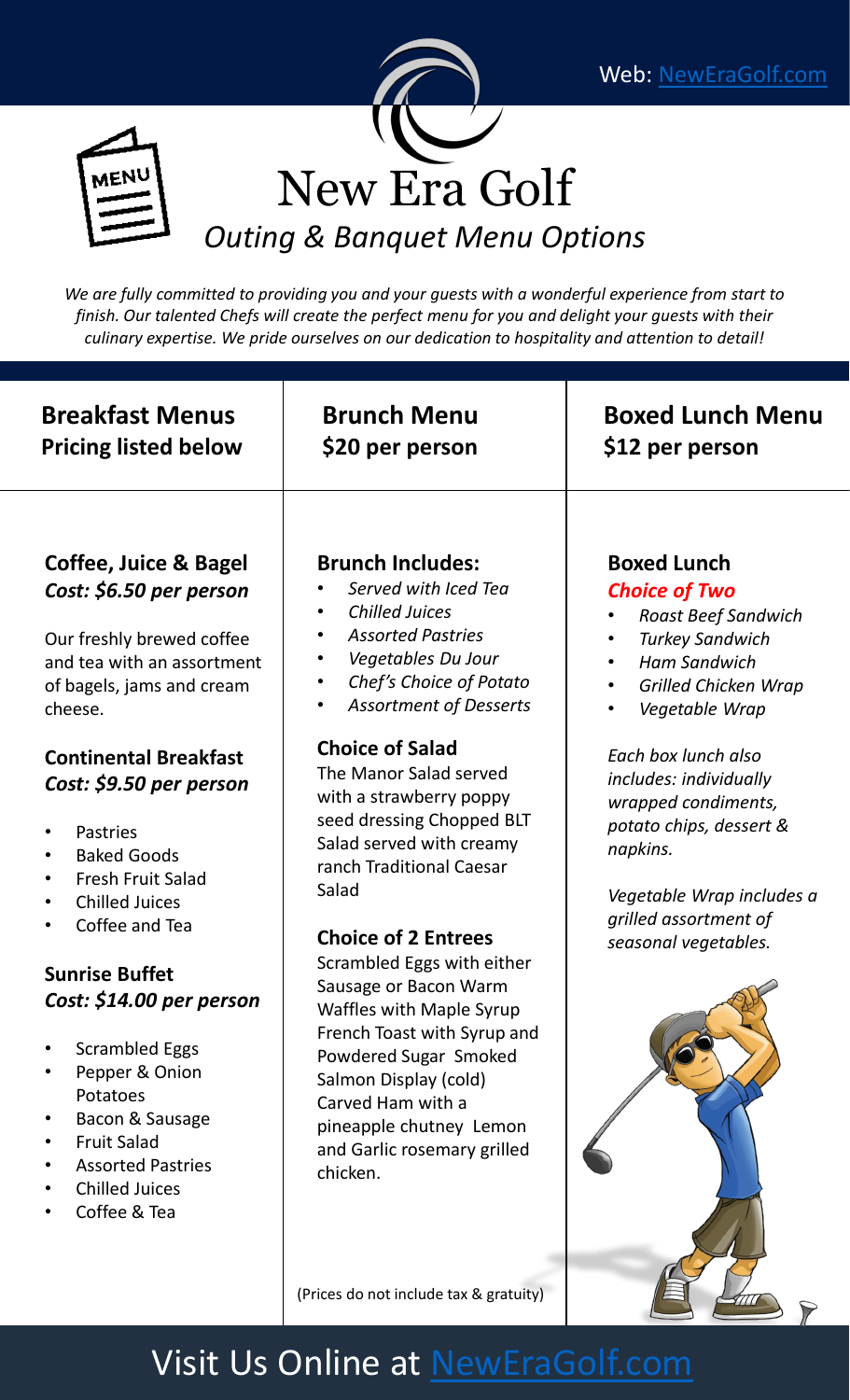

# Lunch & Dinner Options

*Served with Ice Tea*

#### **Off The Grill**

#### **Cost: \$10.00 per person**

Choice of Burger, Bratwurst, Hotdog, or Deli Sandwich Assortment of Condiments, Bag of Chips, Cookie

#### **(NEW) Johnny B's Real BBQ Truck On The Turn**

#### **Cost: \$10.00 per person**

Choice of Pulled Pork, Pulled Chicken or Sloppy Joe Assortment of Condiments, Bag of Chips, Cookie

#### **Pizza Buffet**

#### **Cost: \$15.00 per person**

- Pepperoni
- Cheese
- Sausage & Banana Peppers
- Buffalo Chicken
- So Many More!
- Gard Salad
- Garlic Bread Sticks, Fresh Cookies & Brownies

#### **Picnic Buffet**

#### **Cost: \$17.00 per person**

- Hamburgers, BBQ Chicken Quarters
- Bratwurst w/ Onions & Peppers
- Baked Beans, Pasta Salad & Garden Salad
- Tomato, Lettuce, Red Onion & Pickle Spears
- Buns & Condiments
- Fresh Baked Cookies & Brownies

#### **Taste of South**

#### **Cost: \$17.00 per person**

- Dry Rub Pulled Pork
- Grilled BBQ Chicken Quarters
- Creamy Mac & Cheese
- Cole Slaw
- Garden Salad
- Selection of Buns, Rolls, Condiments
- Fresh Baked Cookie & Brownies

#### **Italian Feast**

#### **Cost: \$17.00 per person**

- Penne Pasta
- Chicken Alfredo
- Marinara with meatballs
- Caesar Salad
- Vegetable medley
- Garlic Bread
- Chocolate Trifle

#### **Mexican Fiesta**

- **Cost: \$17.00 per person**
- Fajita Steak and Chicken
- Sautéed Onions and Peppers
- Refried Beans
- Spanish Rice
- Pico De Gallo, Sour Cream, Mixed Cheese
- Lettuce, Tomatoes, Flour Tortilla
- Chips & Salsa
- Cinnamon Sugar Chips

#### **Eagle Buffet**

#### **Cost: \$19.00 per person**

- Chicken Marsala
- Italian Sausage & Peppers
- Penne Rigate w/ Marinara Bake
- Garden Salad
- Green Beans with Blistered Tomatoes
- Baked Focaccia
- Assorted Desserts

#### **Off The Smoker**

#### **Cost: \$23.00 per person**

- Brisket
- Dry Rub Pulled Pork
- Grilled BBQ Chicken Quarters
- Mac & Cheese
- Tomato & Cucumber Salad
- Baked Beans
- Selection of Buns/Rolls, Condiments, Cookies & Brownies.

#### **(NEW) New Era Buffet**

#### **Cost: \$23.00 per person**

- Dry-Rubbed Tri-Tip with horseradish and pan ius.
- Brine & Roasted Pork Lon Topped with Honey Mustard Sauce
- Garlic & Chive Mashed Potato
- Oven Roasted Vegetables
- Garden Salad, Rolls & Butter
- Selection of Cakes



(Prices do not include tax & gratuity)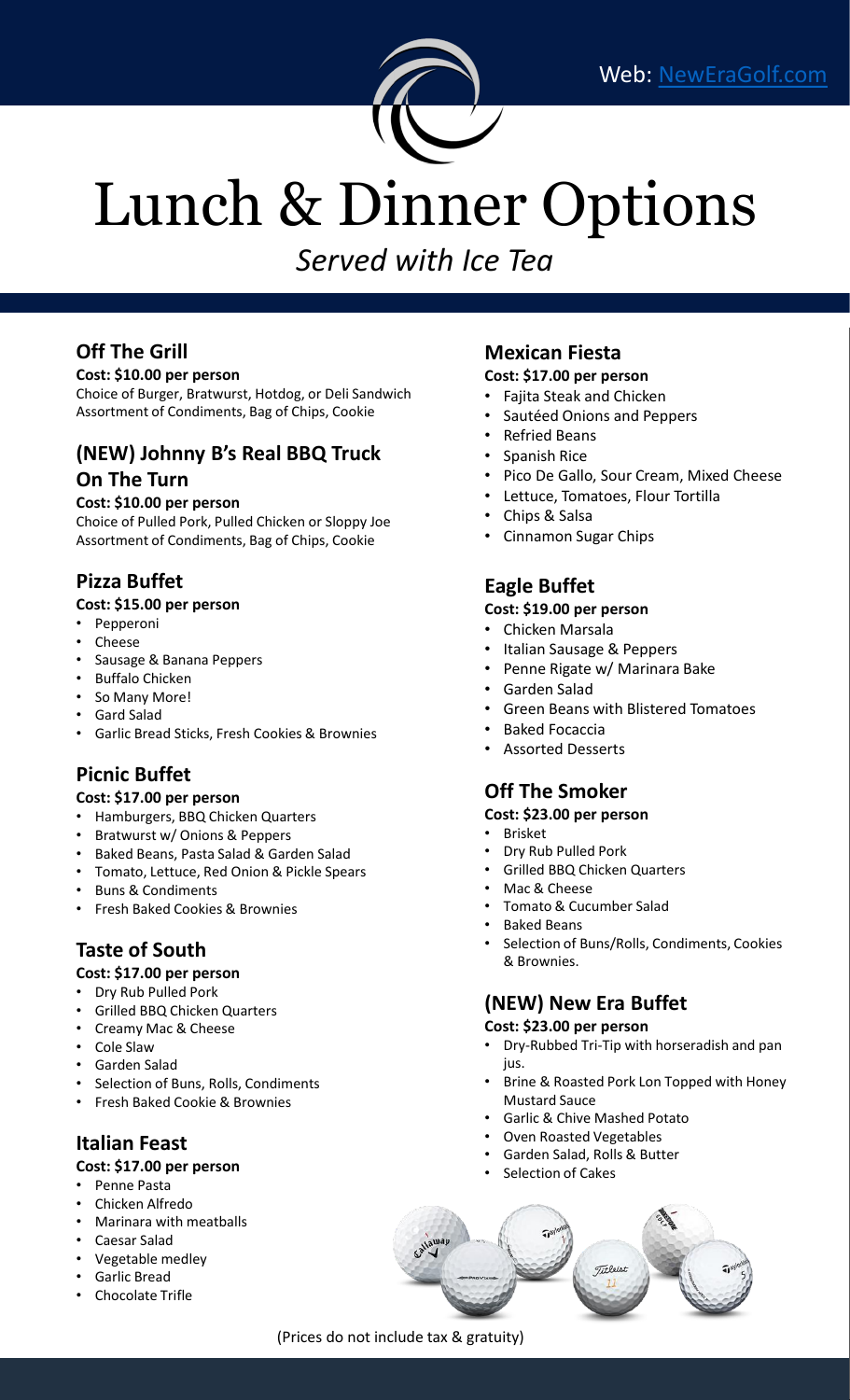

# Build Your Own Buffet

**One Entrée \$18 | Two Entrees \$21 | Three Entrees \$24**

*Served with house bread, butter & iced tea*

*(Dessert is not included, ask for recommendations) (Prices do not include tax & gratuity)*

## **Chicken Options**

**Chicken Diane:** chicken breasts with sautéed onions and mushrooms, with an herb, lemon and brandy sauce

**Tuscan Chicken:** Baked parmesan crusted chicken garnished with tomato caper relish & Balsamic glaze

**Caribbean Chicken:** Grilled Marinated Jerk Chicken topped with a fresh pineapple jalapeno salsa

**Deconstructed Chicken Cordon Bleu:** Lightly Breaded chicken breast topped with a creamy swiss cheese sauce & sliced ham

**Chicken Marsala:** Boneless chicken breast sautéed with fresh garlic, herbs & mushroom in a marsala wine sauce

**Chicken Alfredo: T**raditional alfredo with grilled chicken over a bed of penne pasta (includes only 1 side)

**Rosemary and Garlic Roasted Lemon Chicken:**  grilled and baked with lemon and rosemary

**Apple-Brie and Cranberry Chicken:** Chicken breast stuffed with cranberry, Brie and diced apples



## **Salad Options (Select One)**

**Mixed Greens Salad:** Feta Cheese, candied walnuts, dried cranberries, red onion

**Traditional Caesar Salad:** croutons, parmesan cheese, romaine lettuce

**Garden Salad:** red onion, tomato, cucumber and shredded provolone

### **Side Options (Select Two)**

Garlic Red Skin Parmesan Smashed Potatoes Chive and Garlic Whipped Potatoes Garlic and Rosemary Roasted Red Skin Potatoes Loaded Mashed Potatoes Whipped Sweet Potato Mac & Cheese Rice Pilaf Green Bean Almondine Oven Roasted Vegetables Maple Glazed Baby Carrots Brussels sprouts with onions & bacon Asparagus



## Visit Us Online at [NewEraGolf.com](http://neweragolf.com/)